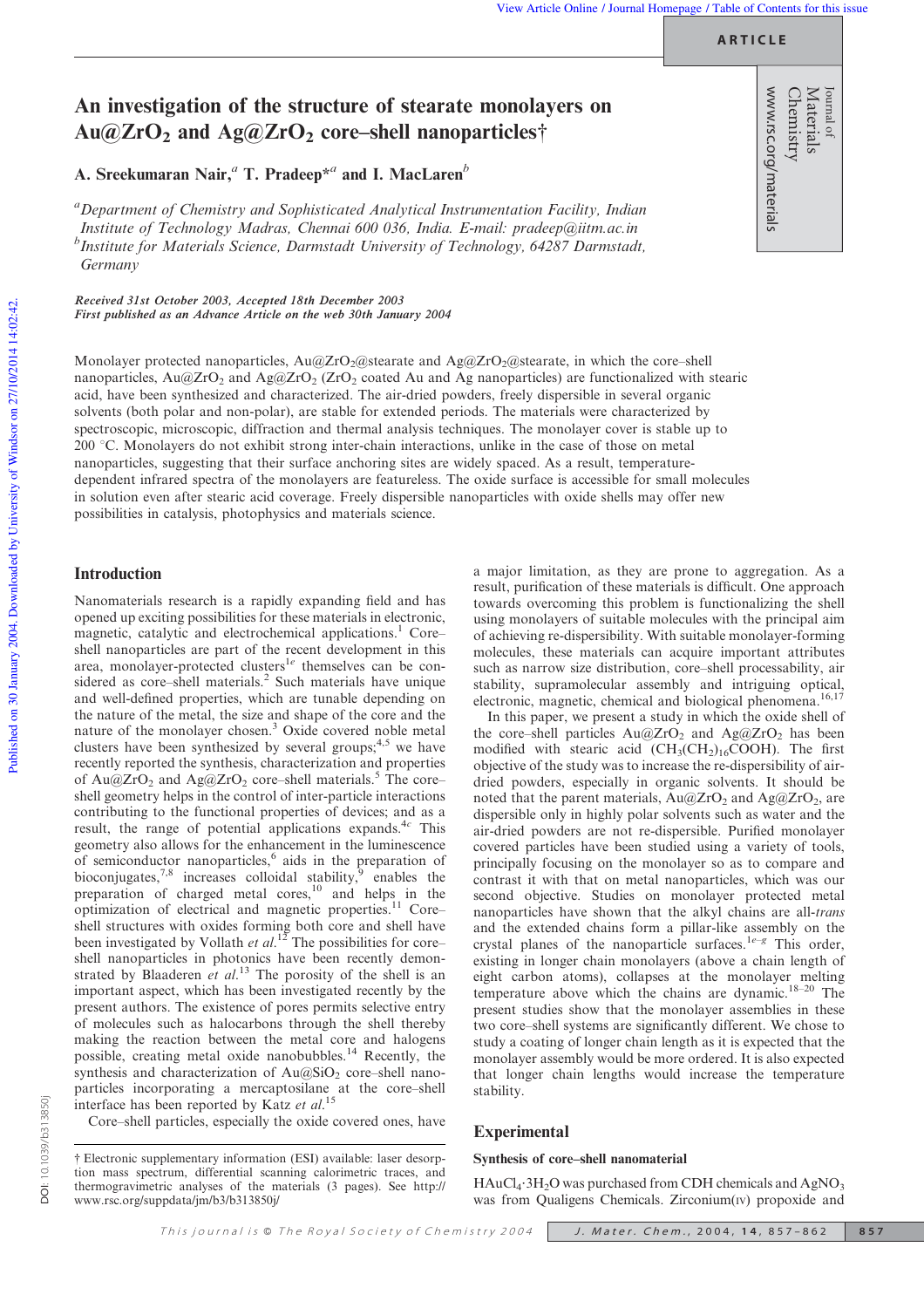stearic acid were from Aldrich and were used as received. All the solvents used in the synthesis were from local sources and were distilled prior to use. The chemicals were of 99.5% or better purity, which was not independently checked except using UV-visible absorption spectroscopy when necessary. The procedure for the one-pot synthesis and purification of core– shell nanoparticles of gold and silver with zirconia shells is reported in detail elsewhere.<sup>5</sup> Briefly, a solution containing equimolar (19.9 mM) amounts of zirconium(IV) propoxide and acetyl acetone in 2-propanol was prepared. A clear solution was formed upon mild sonication. Another solution of 8.80 mM AgNO<sub>3</sub> (or HAuCl<sub>4</sub> $\cdot$ 3H<sub>2</sub>O) and 13.88 M H<sub>2</sub>O in DMF (dimethyl formamide) was prepared. 40 ml of the first solution and 20 ml of the second solution were mixed and stirred for about 10 minutes. The mixture was transferred to a heating mantle and refluxed for 45 minutes. The solution became pink in the case of Au and green-black in the case of Ag. For purification, the material was precipitated by slow addition of toluene, washed with 2-propanol and re-suspended back in 2-propanol.

#### Functionalization of the shell with stearic acid leading to Au/  $Ag@ZrO<sub>2</sub>(a)$ stearic acid

To a 3 ml purified solution of  $Ag@ZrO_2/Au@ZrO_2$ , varying amounts (50  $\mu$ l each) of 1% stearic acid solution in 2-propanol were added whilst stirring gently; the stirring was continued for 10 minutes to ensure complete adsorption. Adsorption of stearic acid was evidenced by the slow coagulation of the particles and the start of precipitation. It was often necessary to centrifuge the solution to achieve complete precipitation. The precipitate was washed with 2-propanol, cleaned and resuspended back in 2-propanol (with sonication) to get a clear suspension; a dilute solution of which is stable for four months. (For XRD, NMR and DSC measurements, the reaction was carried out in bulk and excess stearic acid was removed by washing with 2-propanol.) The material could be re-precipitated by the addition of toluene. The precipitate was air dried and stored. No degradation was observed for a period of four months. The dry samples were pink in color for Au and greenish black for Ag. The material exhibited an –OH stretch in the infrared spectrum indicating that the surface is partly hydrated, which made it possible to disperse them in polar media as well. Oven drying resulted in a decrease in the –OH stretch intensity but the re-dispersibility was reduced. The material did not contain free stearic acid or any of the residues of the starting materials. The complete re-dispersibility of the powder in organic solvents demonstrated that ZrO<sub>2</sub> shells of the nanoparticles are coated with the stearate groups.

#### Characterization techniques

UV-visible spectra were recorded with a Perkin Elmer Lambda 25 spectrometer. Transmission electron microscopy (TEM) was performed with a Philips 120 keV TEM at the Indian Institute of Technology, Madras, India and with a JEOL 3010 highresolution transmission electron microscope operated at 300 keV at the Technical University of Darmstadt, Germany. Samples for transmission electron microscopy were prepared by dropping a dispersion of the particles on copper grid supported Formvar films, carbon films or holey carbon films. Infrared spectra were measured using a Perkin Elmer Spectrum One spectrometer. All samples were prepared in the form of 1% (by weight) KBr pellets and all spectra were measured with a resolution of  $4 \text{ cm}^{-1}$ . Variable temperature IR measurements on KBr pellets were done with a home-built cell and a programmable temperature controller. Raman analyses were performed with a Bruker IFS 66v FT Raman spectrometer. X-Ray diffraction studies were carried out in a Shimadzu XD-D1 diffractometer with Cu K $\alpha$  radiation (30 kV, 20 mA) at

room temperature. The samples were spread on anti-reflection glass slides to give uniform films. The films were wetted with acetone for uniformity and were blow-dried before measurement. Differential scanning calorimetric (DSC) measurements were taken with a Netzsch PHOENIX DSC 204 instrument. About 10 mg of the sample encapsulated in aluminium pans were used. The measurements were conducted in the temperature range  $20-200$  °C in nitrogen atmosphere. A scan speed of  $5^{\circ}$ C min<sup>-1</sup> was used for the measurements. Thermogravimetric (TG) data were acquired with a Netzsch STA 409C instrument. Data in the range  $20-1000$  °C were measured in nitrogen atmosphere. A scan speed of 10  $^{\circ}$ C min<sup>-1</sup> was used in these measurements. While air-dried samples were used for TG and DSC, samples dried at 100 °C were used for IR and XRD analyses. Nuclear Magnetic Resonance (NMR) spectra were measured with a JEOL GSX 400 MHz multi-nuclei FT-NMR spectrometer. Laser desorption mass spectra were taken with an Applied Biosystems Voyager DE PRO time of flight mass spectrometer.

# Results and discussion

The colloids formed were characterized by UV-visible absorption spectroscopy.  $Au@ZrO<sub>2</sub>$  and  $Ag@ZrO<sub>2</sub>$  show characteristic surface plasmon absorption peaks at 526 and 428 nm, respectively.<sup>5</sup> The shift in the plasmon wavelength from bare nanoparticles (520 nm for gold and 400 nm for silver) is due to the dielectric cover surrounding the clusters.<sup>21</sup> This shift is explainable on the basis of the classical Mie's theory.<sup>22</sup> Fig. 1A shows the effect of addition of stearic acid on the absorption



Fig. 1 (A) The effect of addition of stearic acid on  $Au@ZrO<sub>2</sub>$ . Trace a is the absorption spectrum of pure  $Au@ZrO_2$ . Trace b was recorded just after the addition of  $50 \mu l$  of stearic acid. Traces c-j are the UV-visible spectra corresponding to the further addition of 50 ml each. Traces k–t represent the time dependent spectra taken at every 10 minutes thereafter. (B) UV-visible spectra showing the corresponding sequences in  $Ag@ZrO<sub>2</sub>$ .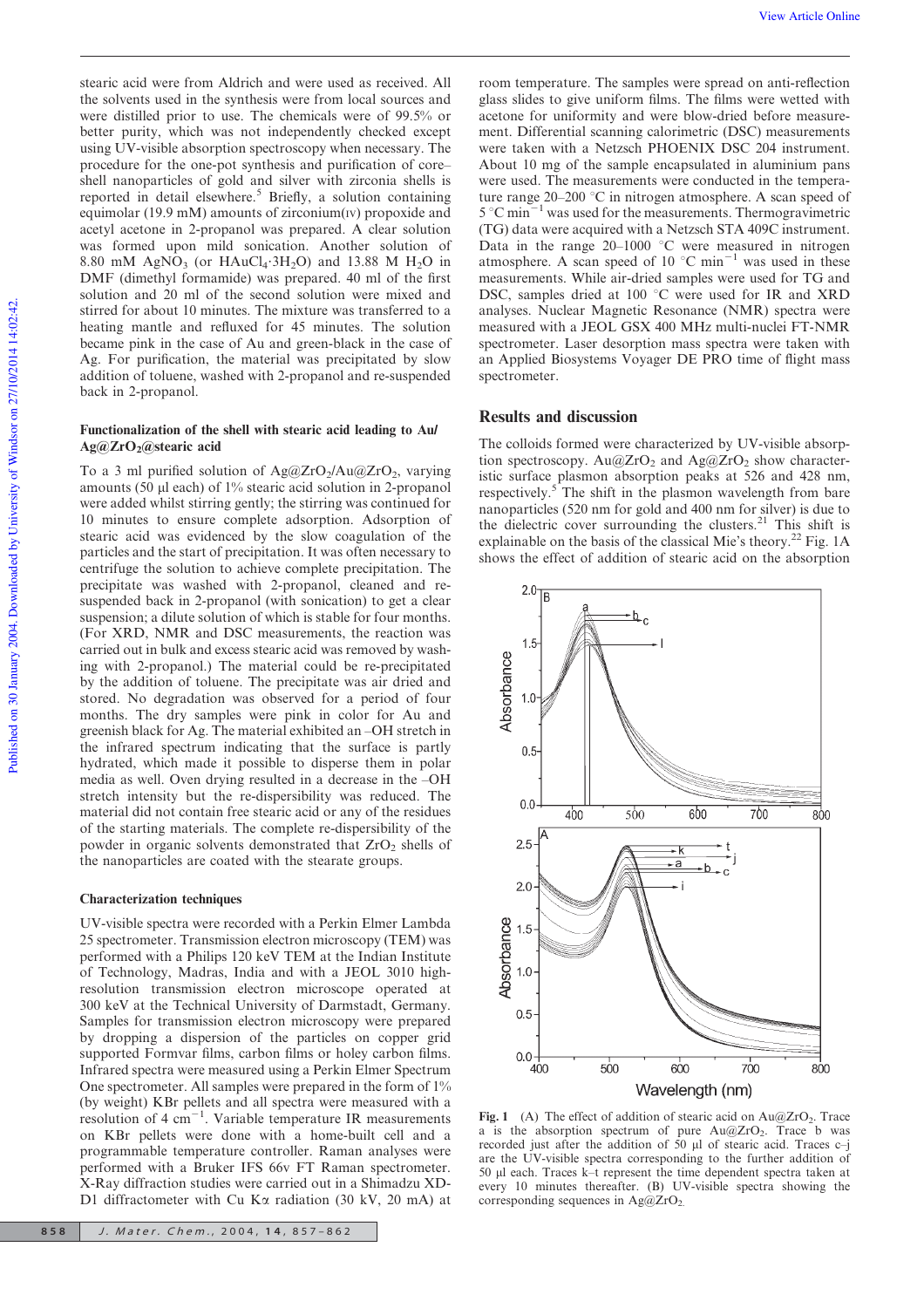spectrum of  $Au@ZrO<sub>2</sub>$ . Trace a is the absorption spectrum of pure  $Au@ZrO<sub>2</sub>$  showing a plasmon absorption maximum at 526 nm. Trace b was recorded just after the addition of 50  $\mu$ l of 1% stearic acid (in 2-propanol) to 3 ml of the cluster solution. The fact that the absorption spectrum remains the same without any shift confirms that the binding of stearic acid is confined to the  $ZrO<sub>2</sub>$  shell. With further addition of stearic acid in 50 ml quantities, the original plasmon shape is retained up until an added volume of stearic acid of  $450 \mu l$  (c–i). During each addition, the absorbance decreases because of the dilution of the solution formed. When the volume of stearic acid became 500 ul (trace j), the absorbance is raised above that of trace a, and at this stage the solution shows signs of coagulation. This can be attributed to interlocking of the core–shell assembly through monolayers (as the alkyl chains have orientational freedom, see below) resulting in an increase in scattering, which increases the background in the spectrum. Further addition of stearic acid does not alter the monolayer coverage. The resulting solution was monitored in a time dependent manner, and the subsequent traces (k–t) were recorded at an interval of 10 minutes, thereafter gradual precipitation occurs. An identical reaction sequence was noted for  $Ag@ZrO<sub>2</sub>$  (Fig. 1B), but precipitation of the material begins after the addition of 350 µl of stearic acid itself, without any visible signs of coagulation. A shift of 10 nm is visible due to adsorption on the shell surface. This difference in the behaviour between Au and Ag samples is attributed to the decrease in the shell thickness for the latter. We have investigated particles with complete monolayer coverage only.

Fig. 2 shows a low magnification HRTEM image of several Ag@ZrO<sub>2</sub>@stearate particles. The average particle size is of the order of 20 nm and the morphology is mostly near spherical. Similar results were seen for  $Au@ZrO_2@$ stearate particles. Fig. 3 shows HRTEM images of particles displaying core–shell morphologies. The shell region marked  $X$  in Fig. 3(a) is clearly crystalline showing fringes with a spacing of 2.5 Å which would correspond to the  $\{110\}$  or (002) planes of tetragonal  $ZrO_2$ . The shell areas marked Y and Z in Fig.  $3(b)$  appears amorphous, although it could simply be crystalline  $ZrO<sub>2</sub>$ oriented such that no crystal lattice planes are oriented approximately parallel to the electron beam. It may be noted that the contrast of the shell against the strongly scattering silver core is fairly weak and sometimes difficult to distinguish from the carbon support film, especially for Fig. 3(b) where the shells do not display lattice fringes. This applies to an increased degree for  $Au@ZrO<sub>2</sub>$  as a result of the increased difference in



Fig. 2 HRTEM image of several (partially overlapping)  $Ag@ZrO_2@$ stearate particles. The average particle size is about 20 nm.



Fig. 3 HRTEM images of  $Ag@ZrO<sub>2</sub>$  particle edges: a) shows a crystalline shell on an Ag particle indicated with an  $X$ , the 2.5 Å spacing fits the (110) or (002) planes of tetragonal zirconia; b) shows apparently amorphous, or at least misaligned, shells on Ag particles (Y and Z).

average atomic number making it very difficult to obtain satisfactory images of the core-shell structure.

XRD was performed on both the air-dried  $Au@ZrO<sub>2</sub>(a)$ stearate as well as on the powder dried at 600  $\degree$ C for 5 hours (Fig. 4). In the air-dried sample (Fig. 4(a)); the core manifests peaks due to (111), (200) and (220) reflections corresponding to bulk fcc Au, as well as a broad  $ZrO<sub>2</sub>$  peak at around 31–32°. The peak widths correspond to an average crystallite size of about 7 nm for the Au as derived from the Scherrer formula. This may be easily rationalised with the TEM observations in



Fig. 4 XRD patterns of  $Au@ZrO<sub>2</sub>(@stearate powders; a) air-dried;$ and b) heat-treated at 600 °C for 5 hours. In the air-dried sample, the core manifests peaks due to (111), (200) and (220) reflections corresponding to bulk fcc Au. In the heated sample, a pattern containing sharper peaks from tetragonal zirconia and gold can be seen.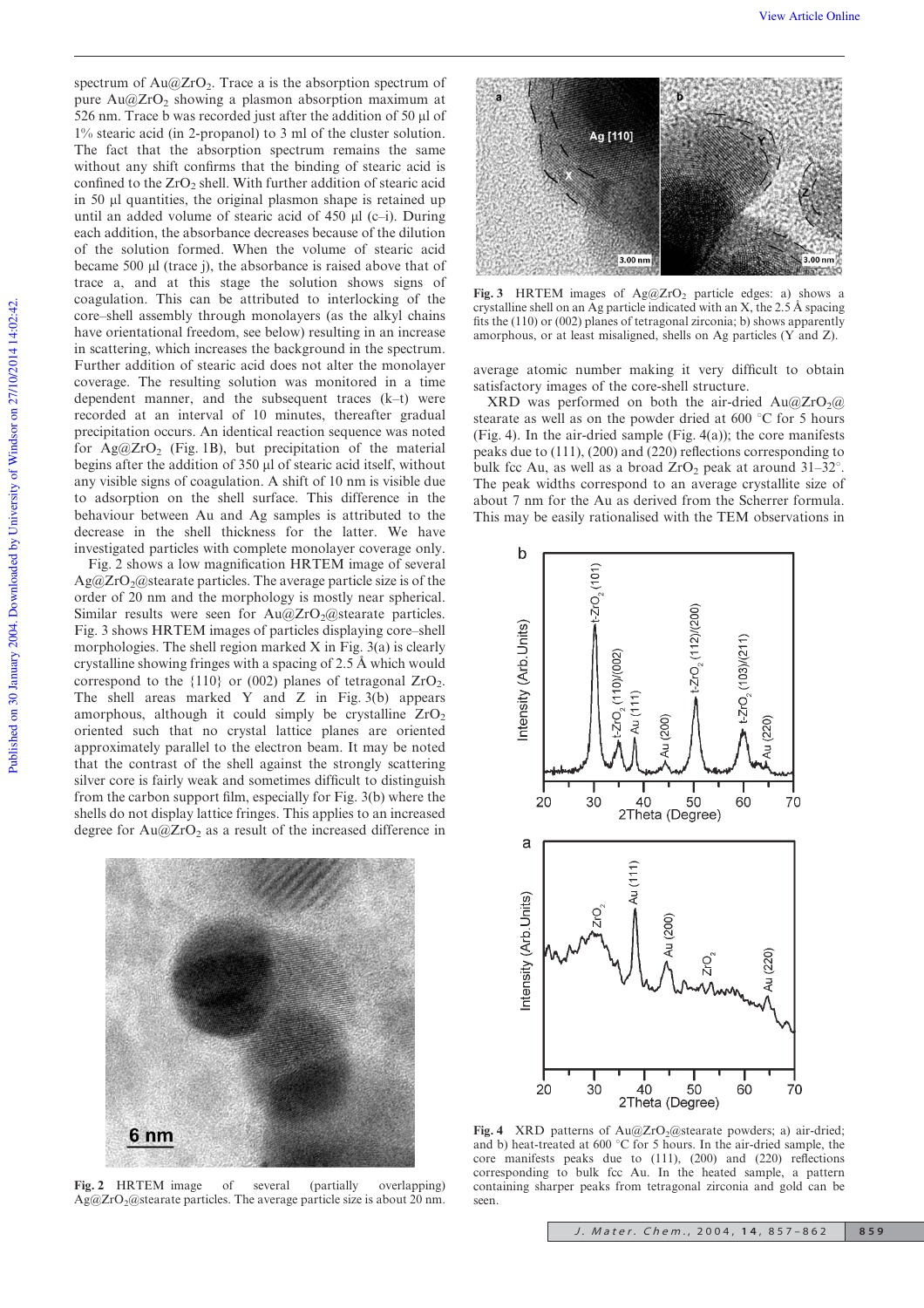that many particles were observed to be polycrystalline. The breadth of the  $ZrO<sub>2</sub>$  peak and the noise in the signal make an exact measurement of crystallite size impossible, although it would seem to be less than 1 nm. It could well be that this is a mixture of amorphous and nanocrystalline zirconia, as seen in the TEM pictures. Upon heating the sample to  $600\degree\text{C}$ , a pattern containing much stronger and sharper peaks from zirconia, in addition to the gold peaks, is seen (Fig. 4(b)). The zirconia peaks are consistent with either the tetragonal or the cubic form. It may be noted in this connection that the normal room temperature monoclinic structure of zirconia has been shown to be suppressed at the very smallest particle sizes  $(< 20$  nm) and is then replaced by the tetragonal form.<sup>23</sup> The peak width of the  $ZrO<sub>2</sub>$  (101) peak would suggest a crystallite size of about 6.5 nm; the peak width of the gold (111) peak gives a crystallite size of  $\approx$  12 nm. This certainly suggests that significant crystal growth has taken place at 600  $^{\circ}$ C, especially as concerns the  $ZrO<sub>2</sub>$  shells, it may also suggest that neighboring particles have started to coalesce. The increase in gold crystallite size is less marked and is perhaps more likely to be related to the elimination of internal grain boundaries in the particles than to the direct coalescence of particles. Clarification of the exact behavior in the heat-treatment would require further TEM investigations, although it is already clear from these XRD experiments that the structures of the particles are being significantly changed.

Adsorption of stearic acid on the  $ZrO<sub>2</sub>$  shell was confirmed by infrared spectroscopy. Fig. 5(a) shows the IR spectrum of  $Au@ZrO<sub>2</sub>@stearate.$  Fig. 5(b) is the IR spectrum of stearic acid showing the characteristic features<sup>24</sup> at 2921 cm<sup>-1</sup> (C-H) asymmetric stretching),  $2851 \text{ cm}^{-1}$  (C-H symmetric stretching),  $1698 \text{ cm}^{-1}$  (C=O of –COOH),  $1472 \text{ cm}^{-1}$  (–CH<sub>2</sub>– deformation) and  $1292 \text{ cm}^{-1}$  (C–O symmetric stretching). Almost all the IR features of stearic acid broaden upon adsorption. Disappearance of the sharp band at  $1700 \text{ cm}^{-1}$  indicates that the carboxylic acid is in the form of  $-COO<sup>25</sup>$  and not  $-COOH$  and a monolayer of stearate is formed on the oxide surface. The emergence of a relatively intense infrared feature at  $1521 \text{ cm}^{-1}$ corresponds to the asymmetric carboxylate stretching of –COO, which again confirms the adsorption of stearic acid as stearate. This also rules out the possibility of multilayer adsorption of stearic acid. The peak at  $653 \text{ cm}^{-1}$  and a shoulder at  $715 \text{ cm}^{-1}$  may be attributed to IR active fundamental and longitudinal modes of  $ZrO<sub>2</sub>$ .<sup>26</sup> In addition to the IR active features, additional peaks at 434 and 121 cm<sup>-</sup> were observed in Raman. The methylene peaks at  $2921 \text{ (d)}$ and 2851  $(d_+)$  cm<sup>-1</sup> suggest that the alkyl chains are



Fig. 5 IR spectra of (a)  $Au@ZrO_2@$  stearate and (b) pure stearic acid. Note that almost all the notable IR features of stearic acid were broadened and shifted due to adsorption on the shell surface, the most notable being the frequencies at 1648 and 1472 cm .

conformationally disordered, like in the liquid state<sup>18</sup> For the solid-like all-*trans* conformation, the methylene peaks should appear at 2918 and 2846 cm<sup>-1</sup>.<sup>18</sup> To further confirm the fact that stearic acid binds to the oxide surface in the form of stearate, a laser desorption mass spectrum of the air-dried Ag@ZrO<sub>2</sub>@stearate precipitate was taken (ESI 1, $\dagger$  no matrix was used). The presence of a peak at  $m/z = 283$  in the negative ion spectrum conclusively confirms the presence of stearate groups. Isotope patterns of Ag and  $ZrO<sub>2</sub>$  are clearly visible in the spectrum.

We wanted to see whether there is any significant effect in the stearate layer with increase in temperature in a temperature dependent IR study. Fig. 6 shows the temperature dependent IR spectra of  $Au@ZrO_2@$ stearate in the temperature range of 25–225 °C at an interval of 25 °C (traces a–i). As can be seen, the only notable feature is the decrease of the –OH intensity with increase of temperature. There is no change in the position or intensity of the peaks of  $-CH<sub>2</sub>$  groups (symmetric and asymmetric stretching) implying that the stearic acid chains are in the molten state throughout. The symmetric and asymmetric CH<sup>2</sup> peaks show significant thermal broadening with temperature, which is also evident in the methyl modes. Only an irreversible loss of hydroxyl groups is happening in this temperature range and no desorption of stearic acid is observed. The sample was cooled to room temperature and the IR spectrum of the sample was again taken (trace j). The alkyl chain conformation remained in the disordered state. No exceptional change was noticed in IR after cooling. An identical observation has been noted in the case of  $Ag@$  $ZrO<sub>2</sub>(@stearate as well. This confirms that the surface is$ principally hydroxylated and not hydrated; the latter would have resulted in a reversible absorption of water upon cooling.

The fact that alkyl chains are disordered is in stark contrast to the case of the monolayer chains on metal clusters (of Au and Ag), which exhibit an all-*trans* solid-like structure with the methylene peaks at the solid-like values.<sup>1*e*,19,20</sup> This conformational order is noted especially in the case of longer chains. The monolayers melt at higher temperatures and the melting temperature is related to the alkyl chain length.<sup>1e,19,27</sup> The fact that these features are distinctly different suggests that alkyl chains are adsorbed on the oxide surface and not on the metal, implying that the oxide cover is complete. We believe that the difference between the surface structure of the oxide and the



Fig. 6 Temperature dependent IR spectra of  $Au@ZrO_2@$ stearate. Trace a is the IR spectrum of the material at  $25 \degree C$ . The subsequent traces (b–i) were recorded at 25 °C intervals up to 225 °C. Trace j is the IR spectrum after cooling the sample back to room temperature. Note that the only notable change is the loss of solvent in this temperature range. Lines at the  $d_+$  and  $d_-$  positions are just a guide to the eye.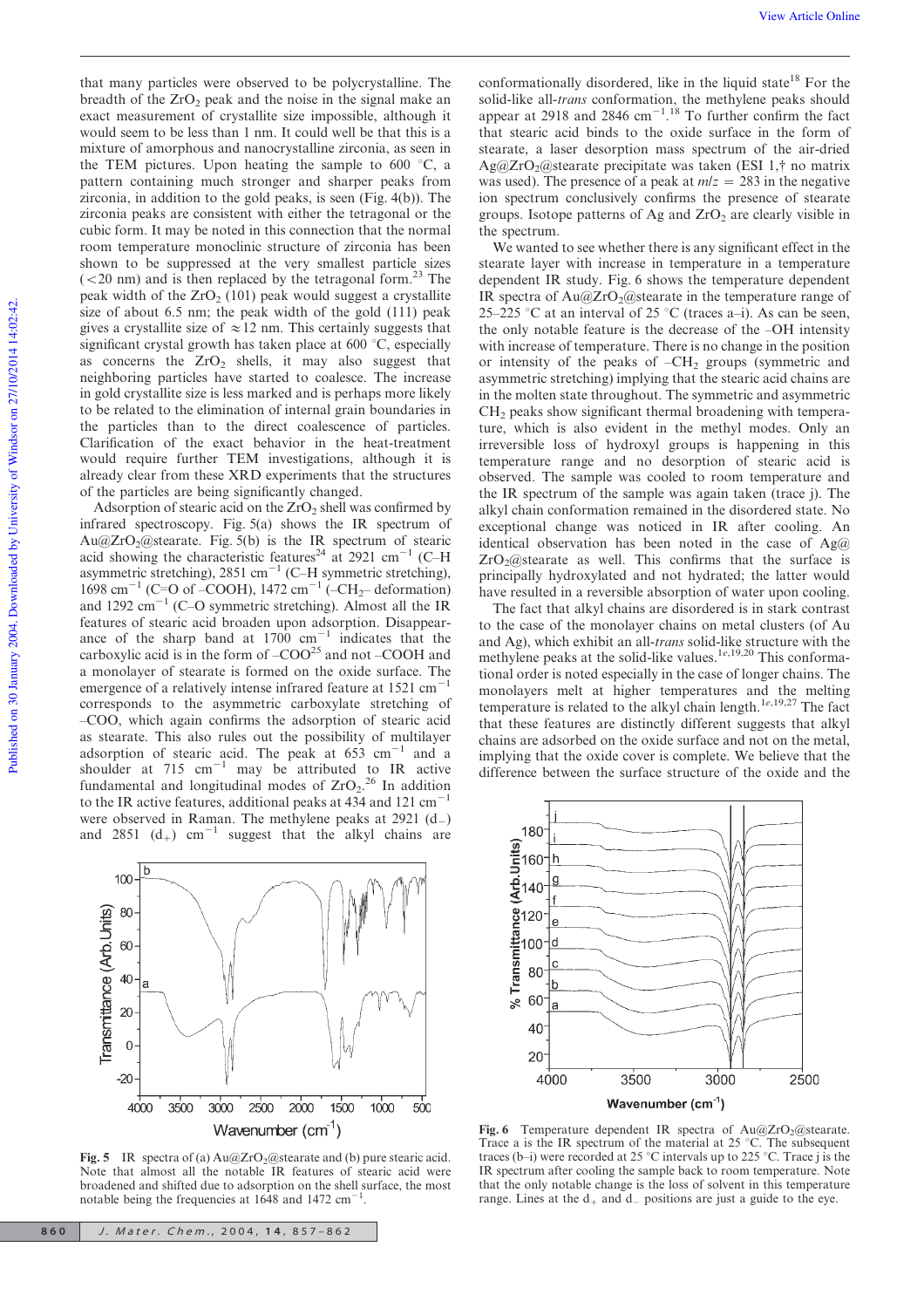metal is the principal reason for the difference in the alkyl chain assembly. It is likely that some of the surface hydroxyl groups on the oxide surface have been functionalized by the acid, and as revealed by infrared spectroscopy, all the hydroxyl groups have not been covered. This means that there is sufficient room for the alkyl chains to exhibit mobility, making inter-chain van der Waals interactions negligible, unlike in the case of monolayers on metal clusters.1*<sup>e</sup>*

Differential scanning calorimetric traces (ESI 2{) of the solids show only one irreversible endotherm in the temperature range of 20–200 °C. The sample was first heated from 20 °C to 200  $\degree$ C and then cooled back to 20  $\degree$ C. The endotherm is attributed to the desorption of solvent or removal of surface hydroxyl groups in agreement with the IR spectra. DSC is irreversible as would be expected in the case of an irreversible change. Note that IR does not manifest an increase of hydroxyl peak intensity upon cooling. Thus the data are consistent with other studies.

The thermogravimetric analyses (ESI  $3\dagger$ ) show gradual weight losses in the temperature range of  $40-255$  °C and a rapid loss in the range of 283–490 °C. The weight loss in the range of  $40-255$  °C is attributed to the loss of adsorbed solvent and surface hydroxyl groups whereas the subsequent loss is attributed to the desorption of the stearate groups (confirmed by infrared spectroscopy). Thus the data suggest the desorption of hydroxyl groups at higher temperatures.

Fig. 7 shows the <sup>13</sup>C NMR spectrum of  $Au@ZrO_2@$ stearate. The nearly dry precipitate of  $Au@ZrO_2@$ stearate was dispersed in D<sub>2</sub>O for NMR analysis. The  $^{13}$ C NMR signal of –COOH appears at 180.5 ppm in the case of free stearic acid dissolved in CDCl<sub>3</sub>. In the case of Au@ZrO<sub>2</sub>@stearate, the <sup>13</sup>C signal (signal 1) of –COO of bound stearic acid appears at 167.7 ppm. The absence of a <sup>13</sup>C peak around 180 ppm and the emergence of the same peak at 167.7 ppm can be attributed to the adsorption of –COOH groups. The peak is slightly broadened as compared to the parent molecule. The observation of this signal is attributed to the fact that the binding is on an oxide surface and not directly on the metal core, which could have broadened it to the baseline. The absence of –COOH proton was confirmed by <sup>1</sup>H-NMR spectroscopy. There are also some shifts in the  $^{13}$ C signals of  $-CH_2$  groups, which occur in the range of 22–34 ppm for free stearic acid. It is clear from the NMR spectrum that the carbons closest to the  $ZrO<sub>2</sub>$  shell interface (1–4 C of stearic acid) are broadened and appear below the peaks labeled 3 and  $4.27$  The resonances narrow as the carbons are located far from the –COOH functionality. The NMR signal 2 can be attributed to  $C_{12}-C_{16}$ , signal 3 can be attributed to  $C_7 - C_{10}$  and that labeled 4 can be



Fig. 7 The NMR spectrum of  $Au@ZrO_2@$ stearate. Note that the <sup>13</sup>C signal of the  $\sim$ COO of bound stearic acid appears at 167.7 ppm. The shift from the free  $^{13}$ C value (180.5) is due to the binding of stearic acid on the  $ZrO<sub>2</sub>$  surface.



Fig. 8 The schematic view of the shell functionalised  $(Ag/Au)\omega$  $ZrO<sub>2</sub>@stearate core-shell nanocomposite.$  The core has a diameter of  $\sim$ 15 nm and the shell has a diameter of 3–4 nm. The zigzag chains in the figure correspond to the stearic acid chains. The presence of –OH groups in between the chains is to indicate the presence of surface bound hydroxyl groups on  $ZrO<sub>2</sub>$ . The chains do not interact with each other making a liquid-like assembly. Some of the chains could even be bent.

due to  $C_5-C_6$  of stearic acid, respectively. These assignments are along the lines of thiolate-protected nanoparticles.<sup>2</sup>

On the basis of the data presented, an approximate structure of the functionalized core–shell particles is schematically represented in Fig. 8. The core of Au/Ag has a diameter of  $\sim$  15 nm and the shell is of a typical diameter of 3–4 nm. The zigzag chains on the shell constitute the stearate units. The –OH groups in between represent the bound hydroxyl groups on the  $ZrO<sub>2</sub>$  surface. The chains do not interact with one another and, as a result, there is significant conformational disorder. Some of the chains could even be bent, as the disordered methylenes imply.<sup>1*e*</sup> Due to the high degree of mobility of the chains, the surface of the oxide shell is accessible for adsorbates. We have found that molecular adsorption on the  $ZrO<sub>2</sub>$  surface is possible for a variety of molecules; some of them penetrate the oxide shell and react with the metal core.<sup>14</sup> This is in agreement with the porous nature of the oxide shell. Disorder in the alkyl chains makes the particles interact in solution and this could lead to superlattice solids, if they are monodisperse.

# Summary and conclusion

The surface modified  $Au@ZrO<sub>2</sub>$  and  $Ag@ZrO<sub>2</sub>$  core–shell materials were characterized by spectroscopic, microscopic, diffraction, and thermal analysis techniques. The re-dispersibility of the core–shell particles can be increased many-fold by the selective functionalization of the oxide shell using organic molecules. The air-dried samples are freely dispersible in a variety of organic solvents. The monolayers in these systems are distinctly different from those on metal nanoparticles and the chains are highly disordered implying widely spaced anchoring sites. As a result of this, the temperature dependent IR spectra are featureless, whereas the monolayers on metal nanoparticles show a distinct melting transition. As a result of the disorder in its structure, the monolayer permits absorbates onto the oxide surface. The oxide surface is partially hydroxylated even up to 200  $^{\circ}$ C. The monolayer anchoring is strong as desorption happens only above 280  $°C$ . With the functionalization of the shell surface, these core–shell